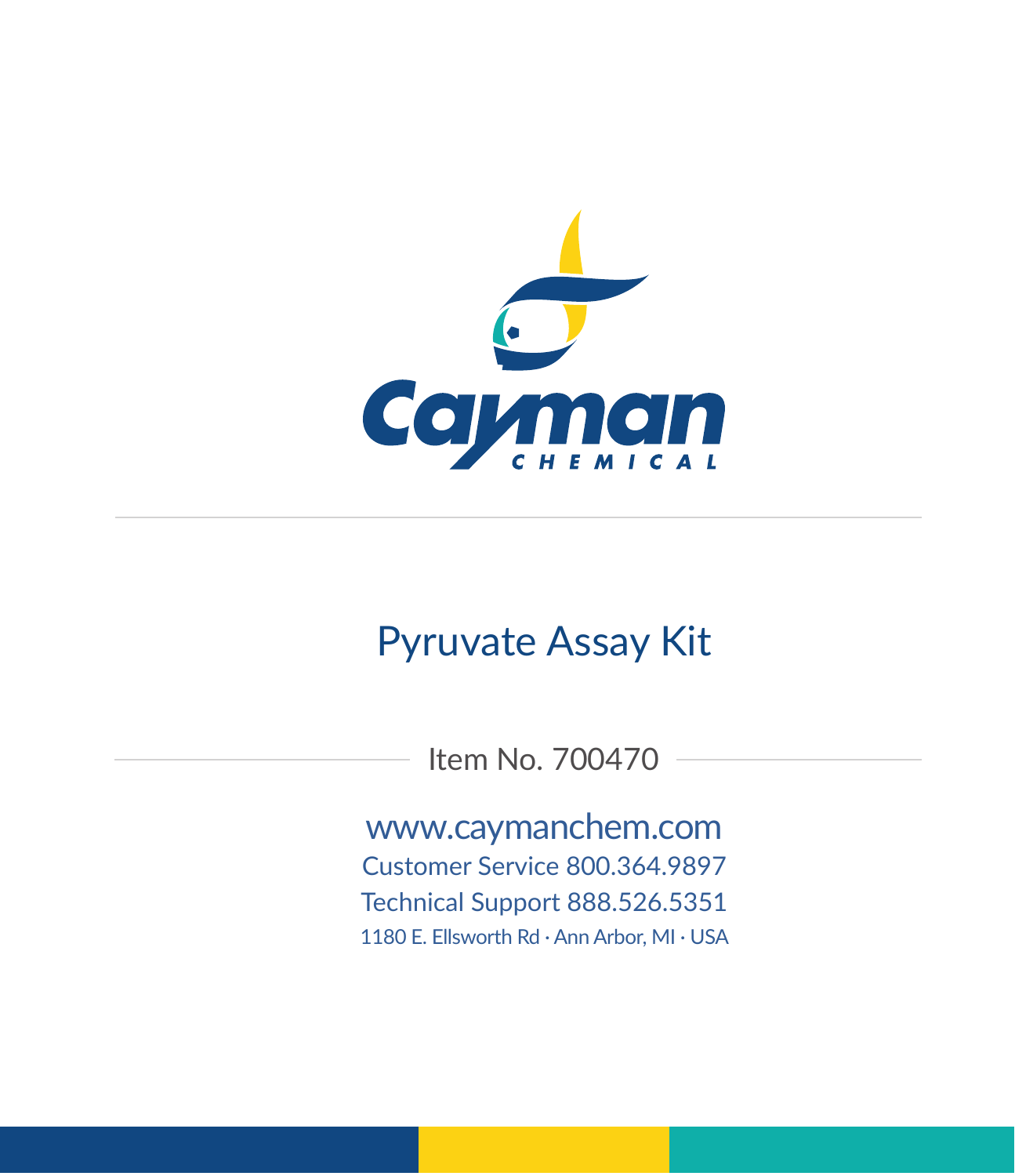### **TABLE OF CONTENTS**

| <b>GENERAL INFORMATION</b>   | 3 | <b>Materials Supplied</b>                |
|------------------------------|---|------------------------------------------|
|                              | 4 | <b>Safety Data</b>                       |
|                              | 4 | <b>Precautions</b>                       |
|                              | 5 | <b>If You Have Problems</b>              |
|                              | 5 | <b>Storage and Stability</b>             |
|                              | 5 | <b>Materials Needed but Not Supplied</b> |
| <b>INTRODUCTION</b>          | 6 | <b>Background</b>                        |
|                              | 7 | <b>About This Assay</b>                  |
| <b>PRE-ASSAY PREPARATION</b> | 8 | <b>Reagent Preparation</b>               |
|                              |   | 10 Sample Preparation                    |
| <b>ASSAY PROTOCOL</b>        |   | 16 Plate Set Up                          |
|                              |   | 18 Standard Preparation                  |
|                              |   | 19 Performing the Assay                  |
| <b>ANALYSIS</b>              |   | 20 Calculations                          |
|                              |   | 22 Performance Characteristics           |
| <b>RESOURCES</b>             |   | 24 Troubleshooting                       |
|                              |   | 25 References                            |
|                              |   | 26 Plate Template                        |
|                              |   | 27 Notes                                 |
|                              |   | 27 Warranty and Limitation of Remedy     |

## **GENERAL INFORMATION**

## **Materials Supplied**

Kit will arrive packaged as a -20°C kit. For best results, store the kit as supplied or remove components and store as stated below.

| <b>Item Number</b> | <b>Item</b>                          | <b>Quantity/Size</b> | <b>Storage</b>   |
|--------------------|--------------------------------------|----------------------|------------------|
| 700471             | Pyruvate Assay Buffer (10X)          | $1$ vial/ $10$ ml    | $-20^{\circ}$ C  |
| 700472             | Pyruvate Assay Cofactor Mixture      | 2 vials              | $-20^{\circ}$ C. |
| 700473             | Pyruvate Assay Enzyme Mixture        | 2 vials              | $-20^{\circ}$ C  |
| 700474             | Pyruvate Assay Fluorometric Detector | 3 vials              | $-20^{\circ}$ C  |
| 700475             | Pyruvate Assay Standard              | 2 vials              | $-20^{\circ}$ C  |
| 700001             | <b>DMSO Assay Reagent</b>            | $1$ vial/ $1$ ml     | <b>RT</b>        |
| 700518             | <b>MPA Assay Reagent</b>             | 1 vial/2 $g$         | <b>RT</b>        |
| 700517             | Potassium Carbonate Assay Reagent    | $1$ vial/ $5$ ml     | $-20^{\circ}$ C  |
| 400017             | 96-Well Plate (black)                | 1 plate              | <b>RT</b>        |
| 400012             | 96-Well Cover Sheet                  | 1 cover              | <b>RT</b>        |

If any of the items listed above are damaged or missing, please contact our Customer Service department at (800) 364-9897 or (734) 971-3335. We cannot accept any returns without prior authorization.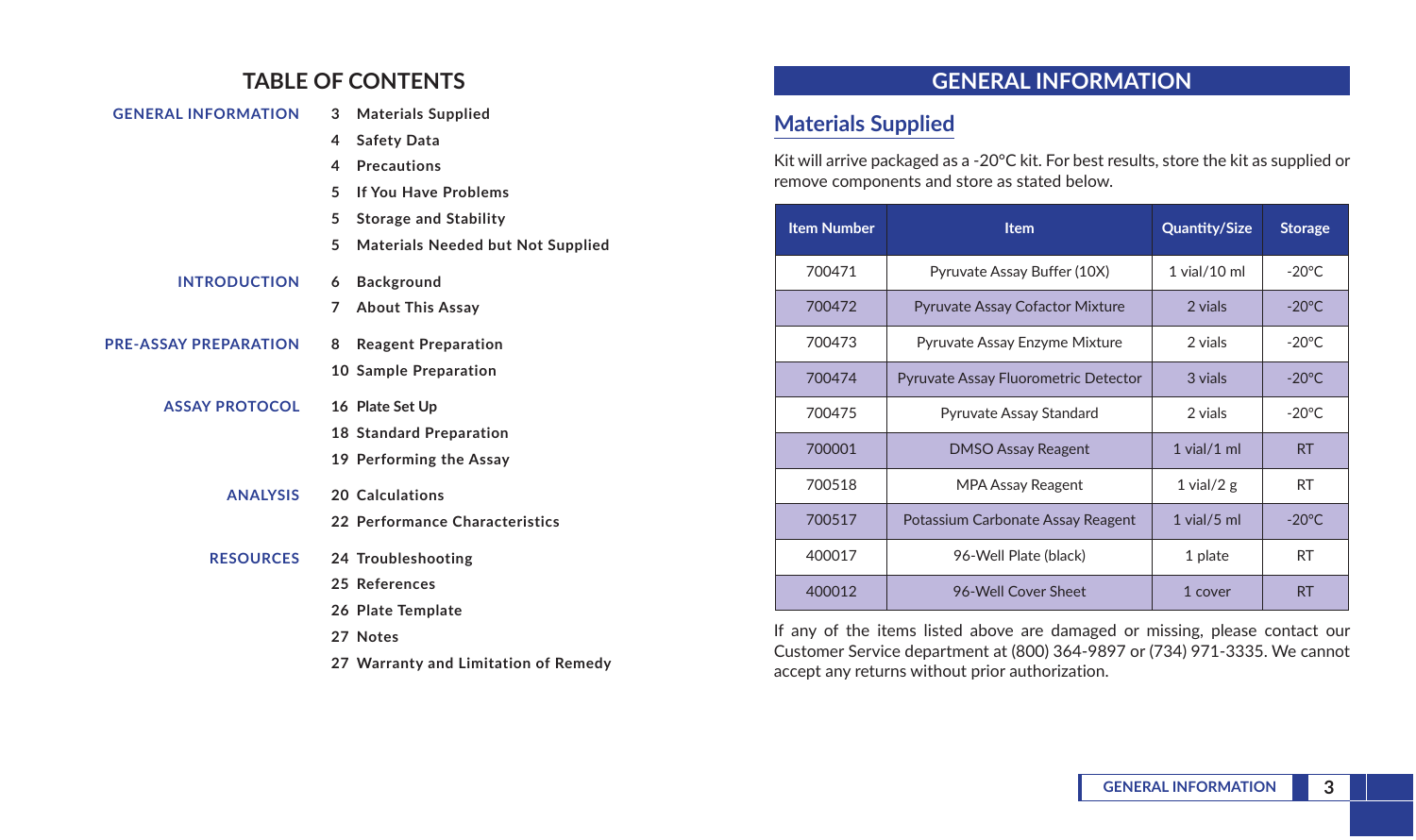**WARNING:** THIS PRODUCT IS FOR RESEARCH ONLY - NOT FOR<br>HUMAN OR VETERINARY DIAGNOSTIC OR THERAPEUTIC USE. HUMAN OR VETERINARY DIAGNOSTIC OR THERAPEUTIC USE.

## **Safety Data**

This material should be considered hazardous until further information becomes available. Do not ingest, inhale, get in eyes, on skin, or on clothing. Wash thoroughly after handling. Before use, the user must review the complete Safety Data Sheet, which has been sent *via* email to your institution.

## **Precautions**

**Please read these instructions carefully before beginning this assay.**

**It is recommended to take appropriate precautions when using the kit reagents (***i.e.***, lab coat, gloves, eye goggles, etc.) as some of them may be harmful. MPA (metaphosphoric acid) and potassium carbonate are corrosive and harmful if swallowed. Contact with skin may cause burns. In case of contact with skin or eyes, rinse immediately with plenty of water for 15 minutes.**

## **If You Have Problems**

#### **Technical Service Contact Information**

| Phone: | 888-526-5351 (USA and Canada only) or 734-975-3888 |
|--------|----------------------------------------------------|
| Email: | techserv@caymanchem.com                            |

In order for our staff to assist you quickly and efficiently, please be ready to supply the lot number of the kit (found on the outside of the box).

## **Storage and Stability**

This kit will perform as specified if stored at -20°C and used before the expiration date indicated on the outside of the box.

## **Materials Needed But Not Supplied**

- 1. A fluorometer with the capacity to measure fluorescence using an excitation wavelength between 530-540 nm and an emission wavelength between 585-595 nm
- 2. Adjustable pipettes and a repeating pipettor
- 3. A source of pure water; glass distilled water or HPLC-grade water is acceptable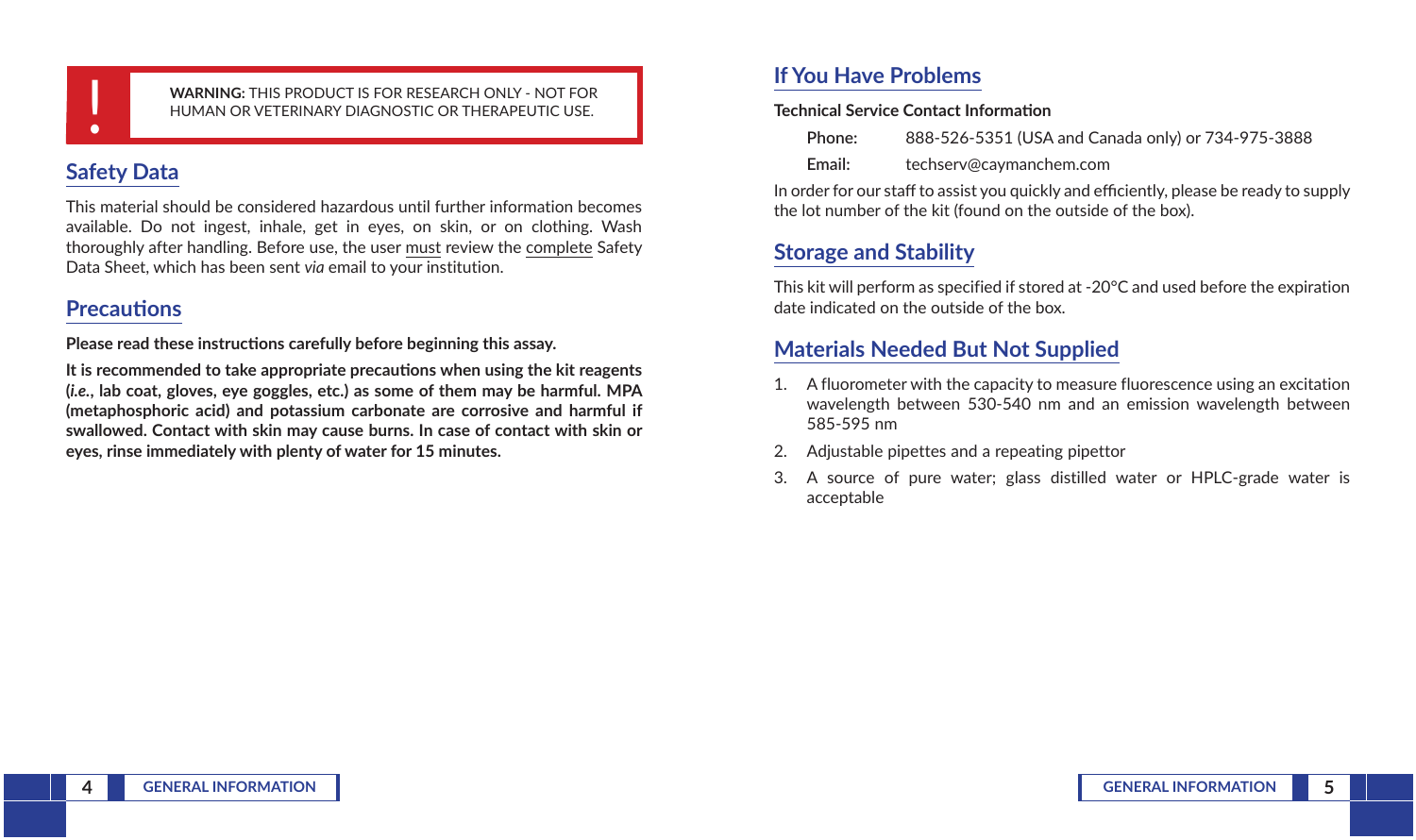### **INTRODUCTION**

### **Background**

Pyruvate (pyruvic acid) is a key intermediate in cellular metabolic pathways. Pyruvate is primarily derived from glucose *via* glycolysis. Provided that sufficient oxygen is available, pyruvate is converted by pyruvate dehydrogenase into acetyl-CoA which enters the citric acid cycle (Kreb's cycle) where it is metabolized to produce ATP. Pyruvate can also be converted into carbohydrates *via* gluconeogenesis or to fatty acids through acetyl-CoA.

Recently, pyruvate has been used as a dietary supplement to aid in weight loss.<sup>1</sup> Pyruvate can improve exercise endurance capacity, effectively reduce cholesterol, and serves as a potent antioxidant.<sup>2</sup> Therefore, the measurement of its concentration can give valuable information to the progress of specific biochemical reactions.

The lactate to pyruvate ratio reflects the redox state of the cell and describes the balance between NAD<sup>+</sup> and NADH, which is dependent on the interconversion of lactate and pyruvate *via* lactate dehydrogenase. This ratio has been used to assess the severity of circulatory failure as well as other disease states. Abnormal blood pyruvate levels are reported in a number of disorders including shock, liver disease, congestive heart failure, diabetes mellitus, thiamine deficiency, and metabolic disorders.3-6

### **About This Assay**

Cayman's Pyruvate Assay provides a fluorescence-based method for quantifying pyruvate in biological samples such as serum, plasma, blood, urine, and saliva. It can also be utilized to determine intracellular and extracellular pyruvate concentrations in cell culture samples. In the assay, pyruvate oxidase catalyzes the conversion of pyruvate to acetyl phosphate, hydrogen peroxide  $(H_2O_2)$ , and carbon dioxide. In the presence of horseradish peroxidase,  $H_2O_2$  reacts stoichiometrically with 10-acetyl-3,7,-dihydroxyphenoxazine (ADHP) to produce the highly fluorescent compound resorufin (Figure 1). Resorufin fluorescence is analyzed with an excitation wavelength between 530-540 nm and an emission wavelength between 585-595 nm.

Pyruvate + O<sub>2</sub> + Phosphate 
$$
\xrightarrow{\text{Pyruvate oxidase}}
$$

\nAcetyl phosphate + CO<sub>2</sub> + H<sub>2</sub>O<sub>2</sub>

\nH<sub>2</sub>O<sub>2</sub> + ADHP  $\xrightarrow{\text{Horseralish Peroxidase}}$ 

\nResorufin (Ex<sub>530</sub>/Em<sub>590</sub>)

**Figure 1. Assay scheme**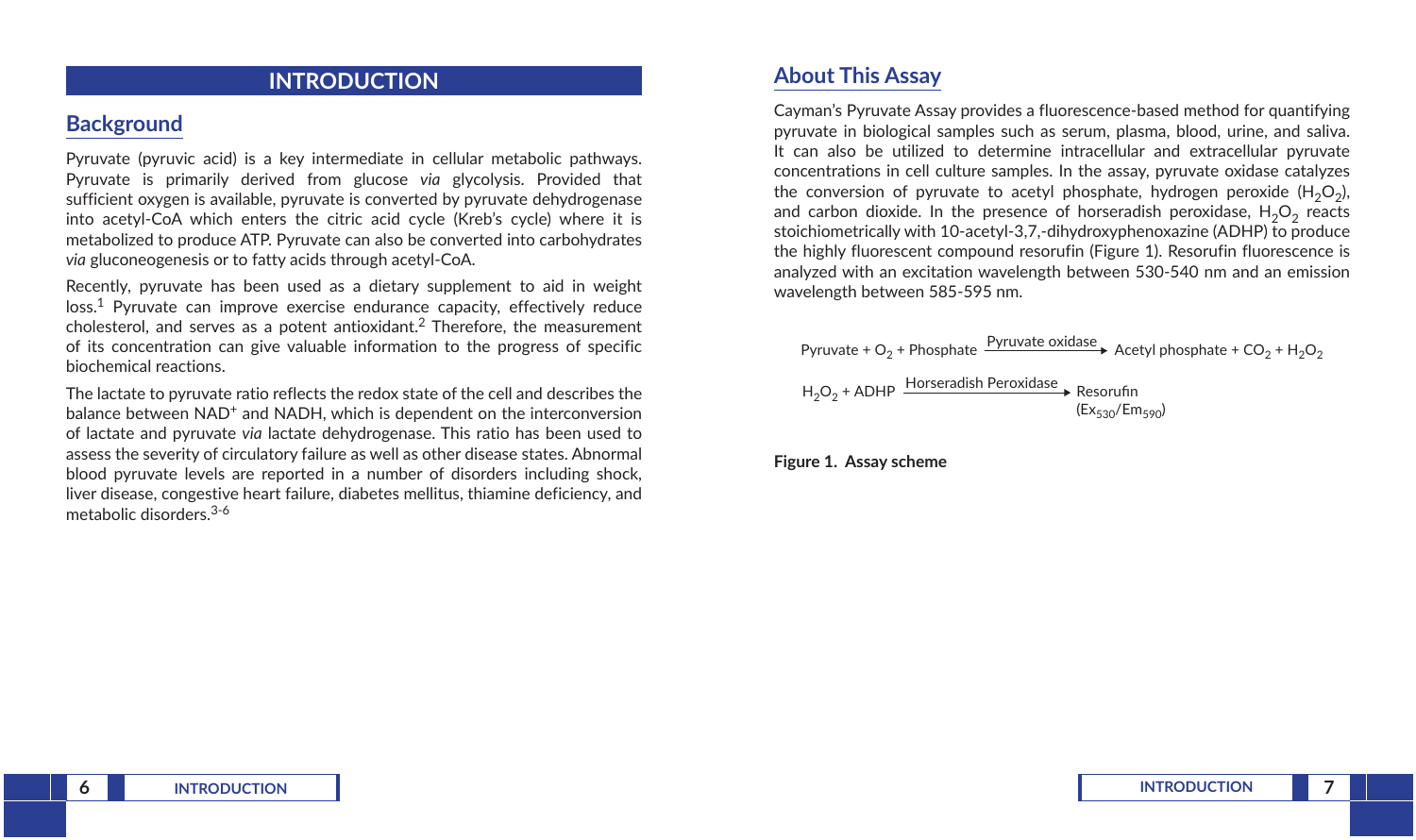### **PRE-ASSAY PREPARATION**

## **Reagent Preparation**

#### **1. Pyruvate Assay Buffer (10X) - (Item No. 700471)**

The vial contains 10 ml of 1 M potassium phosphate, pH 7.0, containing 10 mM EDTA and 10 mM MgCl<sub>2</sub>. Dilute 5 ml of Assay Buffer concentrate with 45 ml of HPLC-grade water. The diluted Assay Buffer (100 mM potassium phosphate, pH 7.0, containing 1 mM EDTA and 1 mM  $MgCl<sub>2</sub>$ ) is used in the assay. The diluted buffer is stable for six months at 4°C.

#### **2. Pyruvate Assay Cofactor Mixture - (Item No. 700472)**

The vial contains a lyophilized powder of FAD and thiamine pyrophosphate. Reconstitute the contents of the vial with 3 ml of diluted Assay Buffer. This is enough cofactor mixture to assay 60 wells. Prepare the additional vial as needed. The reconstituted mixture is stable for two weeks at -20°C.

#### **3. Pyruvate Assay Enzyme Mixture - (Item No. 700473)**

The vial contains a lyophilized powder of pyruvate oxidase and horseradish peroxidase. Reconstitute the contents of the vial with 1.2 ml of diluted Assay Buffer and place on ice. This is enough enzyme mixture to assay 60 wells. Prepare the additional vial as needed. The reconstituted enzymes are stable for two weeks at -20°C.

#### **4. Pyruvate Assay Fluorometric Detector - (Item No. 700474)**

The vial contains a clear lyophilized powder of 10-acetyl-3,7 dihydroxyphenoxazine (ADHP). Immediately prior to use, add 100 µl of DMSO Assay Reagent (Item No. 700001) to the vial and vortex. Then add 1.1 ml of diluted Assay Buffer and vortex. This is enough detector to assay 96 wells. The reconstituted mixture is stable for 60 minutes. After 60 minutes, increased background fluorescence will occur.

#### **5. Pyruvate Assay Standard - (Item No. 700475)**

The vial contains a lyophilized powder of pyruvate. Reconstitute the contents of the vial with 1 ml of diluted Assay Buffer to prepare a 10 mM pyruvate stock. It is now ready to use to prepare the standard curve.

#### **6. DMSO Assay Reagent - (Item No. 700001)**

The vial contains 1 ml of dimethylsulfoxide (DMSO). The reagent is ready to use as supplied.

#### **7. MPA Assay Reagent - (Item No. 700518)**

The vial contains 2 g of metaphosphoric acid (MPA). To prepare 0.5 M MPA for deproteinating the samples, dissolve 1.6 g of MPA in 40 ml of HPLC-grade water. Store the diluted acid solution at room temperature. The diluted acid is stable for three months at room temperature.

#### **8. Potassium Carbonate Assay Reagent - (Item No. 700517)**

The vial contains 5 ml of 5 M potassium carbonate. The reagent is ready to use as supplied.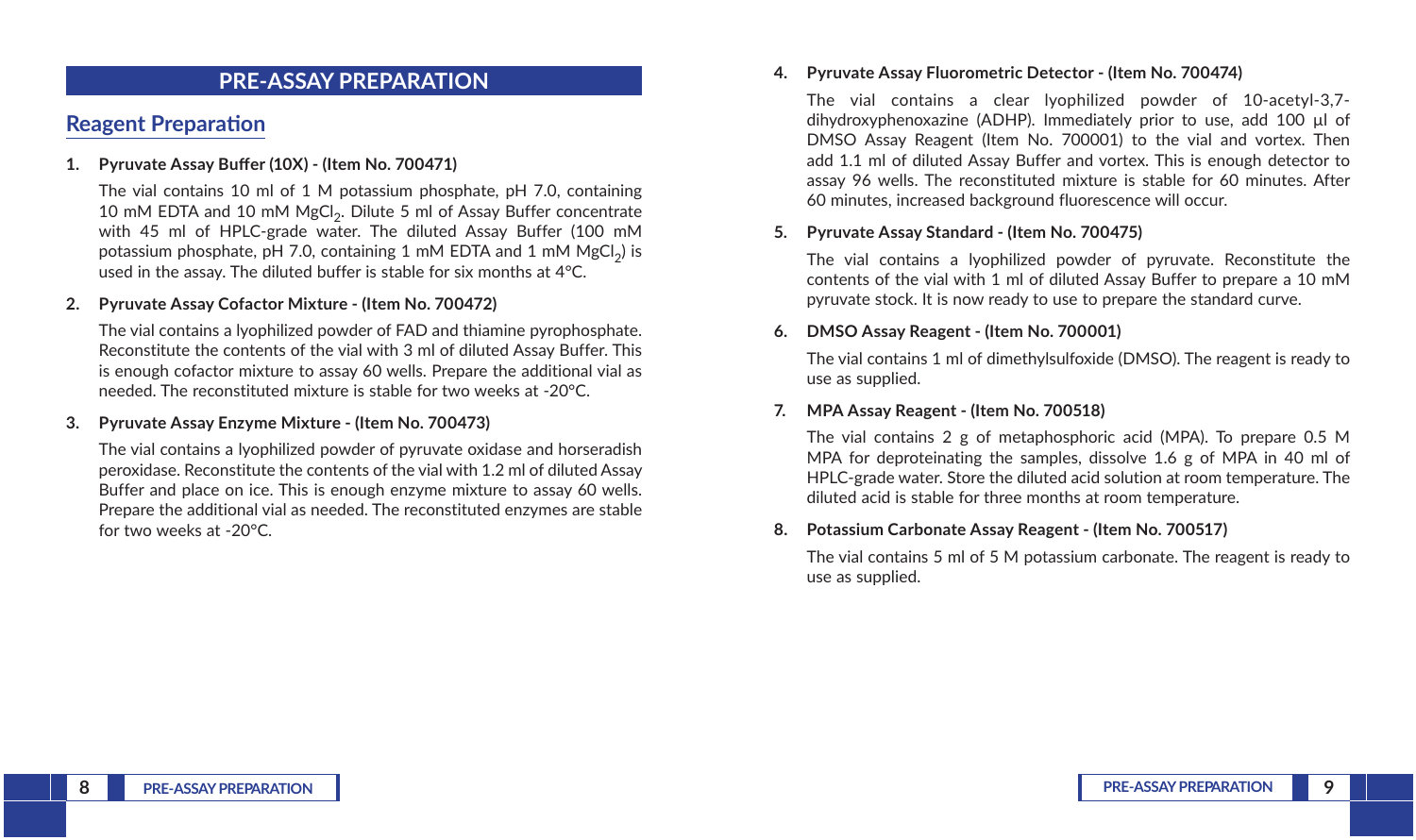## **Sample Preparation**

Due to the presence of lactate dehydrogenase in samples, care must be taken during sample processing to prevent the conversion of pyruvate to lactate. It is important for samples to be deproteinated upon collection and then they can be stored at -80°C.<sup>7</sup>

#### **Plasma**

Typically, normal human plasma has a pyruvate concentration in the range of 60-150 µM.

- 1. Collect blood using an anticoagulant such as heparin or EDTA.
- 2. Centrifuge the blood at 700-1,000 x g for 10 minutes at  $25^{\circ}$ C. Pipette off the top yellow plasma layer without disturbing the white buffy layer.
- 3. To deproteinate 500 μl of plasma, add 500 μl of cold 0.5 M MPA, vortex, and place on ice for five minutes.
- 4. Centrifuge at 10,000 x g for five minutes at 4°C to pellet the proteins. Remove the supernatant and add 50 μl of Potassium Carbonate to neutralize the acid.
- 5. Centrifuge at 10,000 x g for five minutes at 4°C to remove any precipitated salts. Remove the supernatant for assaying.
- 6. If not assaying the same day, freeze at -80°C. The deproteinated plasma sample will be stable for one month while stored at -80°C.
- 7. Dilute the plasma sample 1:2 with diluted Assay Buffer before assaying.

#### **Serum**

Typically, normal human serum has a pyruvate concentration in the range of 60-150 µM.

- 1. Collect blood without using an anticoagulant.
- Allow the blood to clot for 30 minutes at 25°C.
- 3. Centrifuge the blood at 2,000 x g for 15 minutes at  $25^{\circ}$ C. Pipette off the top yellow serum layer without disturbing the white buffy layer.
- 4. To deproteinate 500 μl of serum, add 500 μl of cold 0.5 M MPA, vortex, and place on ice for five minutes.
- 5. Centrifuge at 10,000 x g for five minutes at 4°C to pellet the proteins. Remove the supernatant and add 50 μl of Potassium Carbonate to neutralize the acid.
- 6. Centrifuge at 10,000 x g for five minutes at 4°C to remove any precipitated salts. Remove the supernatant for assaying.
- 7. If not assaying the same day, freeze at -80°C. The deproteinated serum sample will be stable for one month while stored at -80°C.
- 8. Dilute the serum sample 1:2 with diluted Assay Buffer before assaying.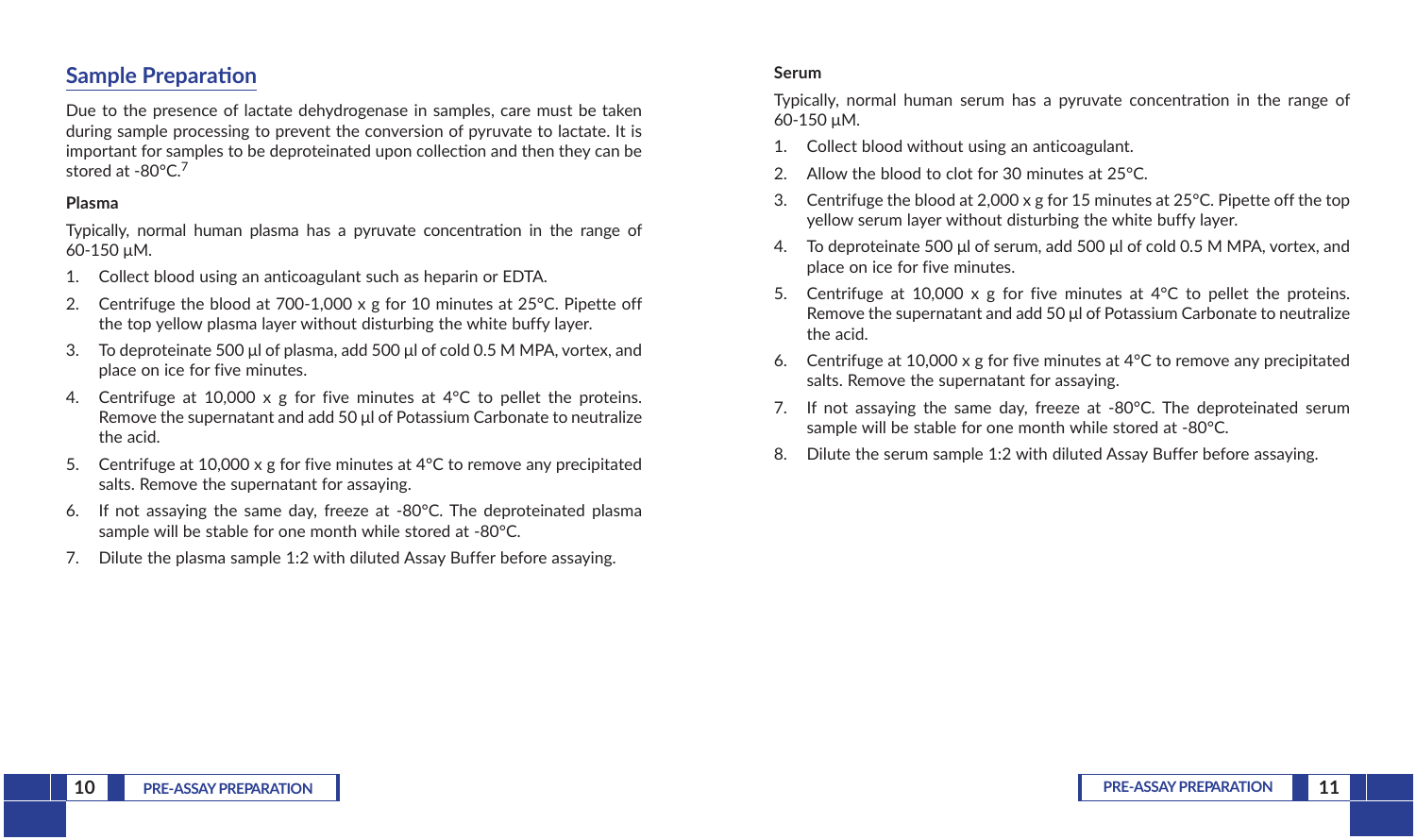#### **Blood**

Typically, normal human blood has a pyruvate concentration in the range of 35-100 µM.

- 1. Collect blood using an anticoagulant such as heparin or EDTA.
- 2. To deproteinate 500 μl of blood, add 500 μl of cold 0.5 M MPA, vortex, and place on ice for five minutes.
- 3. Centrifuge at 10,000 x g for five minutes at  $4^{\circ}$ C to pellet the proteins. Remove the supernatant and add 50 μl of Potassium Carbonate to neutralize the acid.
- 4. Centrifuge at 10,000 x g for five minutes at 4°C to remove any precipitated salts. Remove the supernatant for assaying.
- 5. If not assaying the same day, freeze at -80°C. The deproteinated blood sample will be stable for one month while stored at -80°C.
- 6. Dilute the blood sample 1:2 with diluted Assay Buffer before assaying.

#### **Saliva**

Typically, normal human saliva has a pyruvate concentration in the range of 18-130 µM.

- 1. Collect saliva in a clean test tube.
- 2. To deproteinate 500 μl of saliva, add 500 μl of cold 0.5 M MPA, vortex, and place on ice for five minutes.
- 3. Centrifuge at 10,000 x g for five minutes at 4°C to pellet the proteins. Remove the supernatant and add 50 μl of Potassium Carbonate to neutralize the acid.
- 4. Centrifuge at 10,000 x g for five minutes at 4°C to remove any precipitated salts. Remove the supernatant for assaying.
- 5. If not assaying the same day, freeze at -80°C. The deproteinated saliva sample will be stable for one month while stored at -80°C.
- 6. Saliva does not need to be diluted before assaying.

#### **Urine**

- 1. Collect urine in a clean container.
- 2. To deproteinate 500 μl of urine, add 500 μl of cold 0.5 M MPA, vortex, and place on ice for five minutes.
- 3. Centrifuge at 10,000 x g for five minutes at  $4^{\circ}$ C to pellet the proteins. Remove the supernatant and add 50 μl of Potassium Carbonate to neutralize the acid.
- 4. Centrifuge at 10,000 x g for five minutes at 4°C to remove any precipitated salts. Remove the supernatant for assaying.
- 5. If not assaying the same day, freeze at -80°C. The deproteinated urine sample will be stable for one month while stored at -80°C.
- 6. Urine does not need to be diluted before assaying.

It is recommended that the values obtained from urine samples be standardized to creatinine levels using Cayman's Creatinine ELISA Kit (Item No. 502330), Creatinine (urinary) Colorimetric Assay Kit (Item No. 500701), or a similar assay.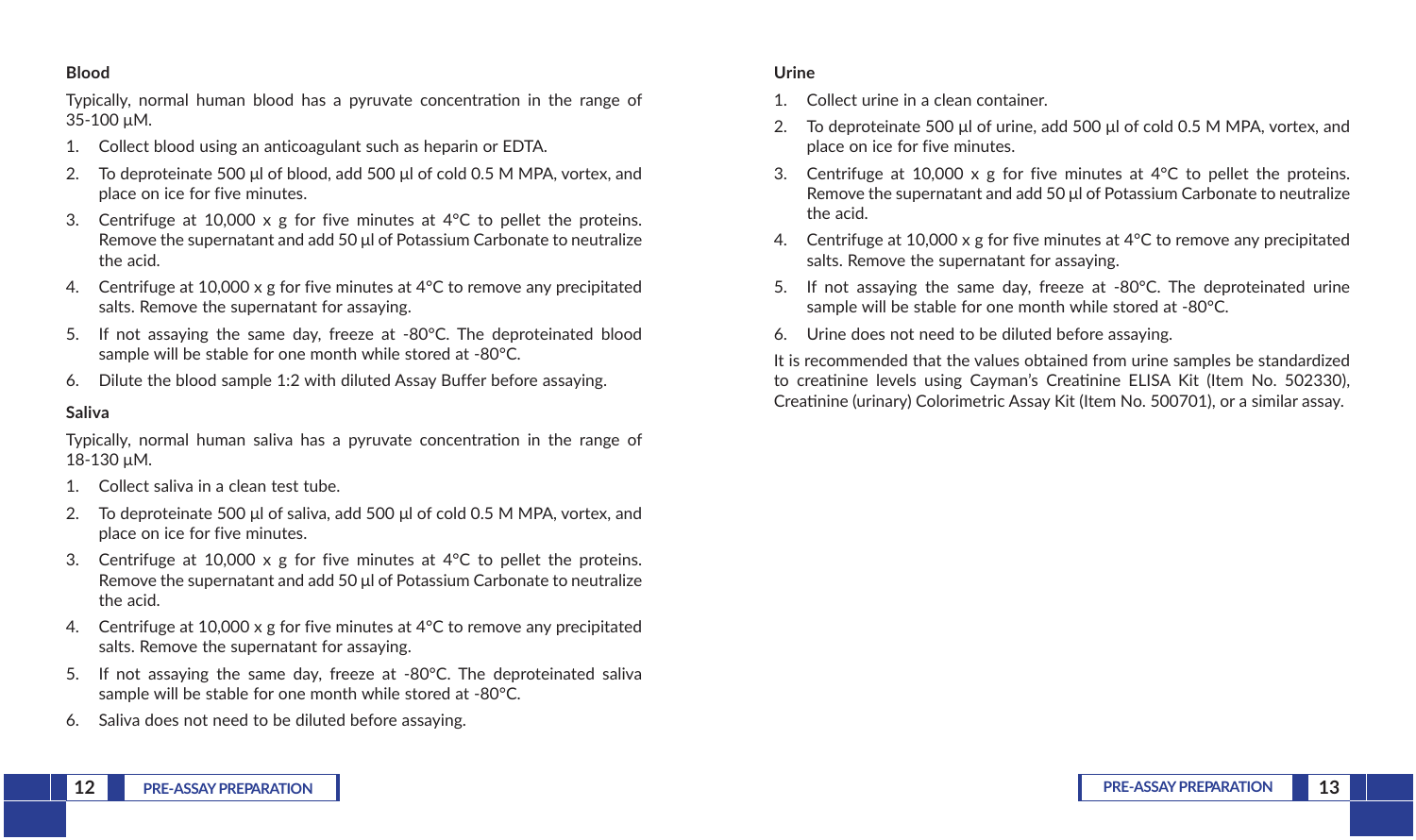#### **Extracellular Pyruvate**

- 1. Remove sufficient cell culture medium (~10-12 ml) from a culture flask to obtain ≥22 x 10<sup>6</sup> cells (cell density ~2 x 10<sup>6</sup> cells/ml) and centrifuge at 1,000 x g for five minutes.
- 2. The cell pellet is used for intracellular pyruvate determination (see below).
- 3. To deproteinate 500 μl of supernatant, add 500 μl of cold 0.5 M MPA, vortex, and place on ice for five minutes.
- 4. Centrifuge at 10,000 x g for five minutes at 4°C to pellet the proteins. Remove the supernatant and add 50 μl of Potassium Carbonate to neutralize the acid.
- 5. Centrifuge at 10,000 x g for five minutes at 4°C to remove any precipitated salts. Remove the supernatant for assaying.
- 6. If not assaying the same day, freeze at -80°C. The deproteinated sample will be stable for one month while stored at -80°C.
- 7. Dilute the extracellular sample 1:2 with diluted Assay Buffer before assaying.

#### **Intracellular Pyruvate**

- 1. Add 1 ml of PBS to the cell pellet to wash the cells. A cell count can be performed at this time.
- 2. Centrifuge at 10,000 x g for five minutes at 4°C. Discard the supernatant.
- 3. To prepare 0.25 M MPA, dilute 1 ml of 0.5 M MPA with 1 ml of HPLC-grade water.
- 4. To deproteinate the sample, add 0.5 ml of 0.25 M MPA to the cell pellet, vortex, and place on ice for five minutes.
- 5. Centrifuge at 10,000 x g for five minutes at 4°C to pellet the proteins. Remove the supernatant and add 25 μl of Potassium Carbonate to neutralize the acid.
- 6. Centrifuge at 10,000 x g for five minutes at 4°C to remove any precipitated salts. Remove the supernatant for assaying.
- 7. If not assaying the same day, freeze at -80°C. The deproteinated sample will be stable for one month while stored at -80°C.
- 8. Dilute the intracellular sample 1:2 with diluted Assay Buffer before assaying.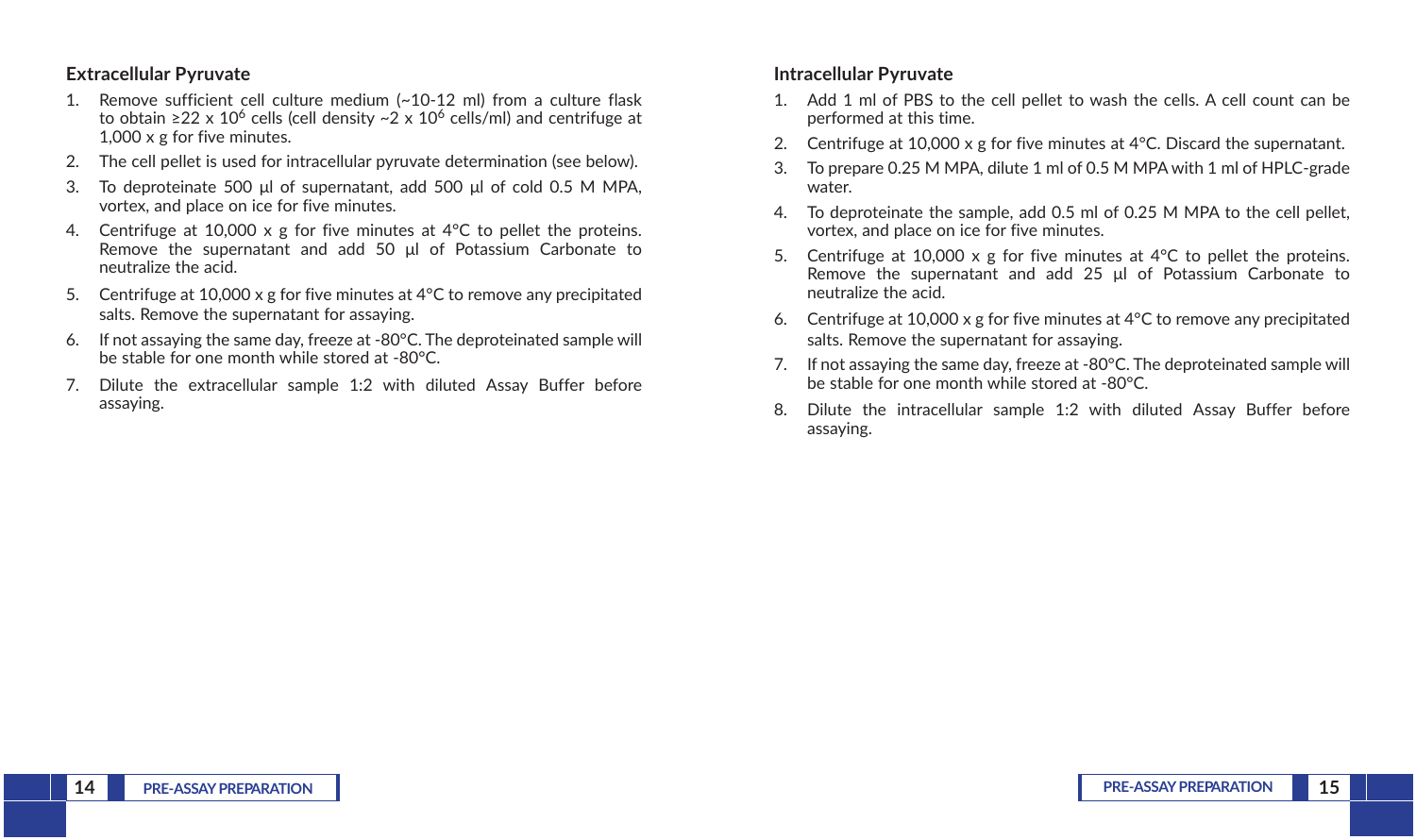### **ASSAY PROTOCOL**

## **Plate Set Up**

There is no specific pattern for using the wells on the plate. However, a pyruvate standard curve in duplicate has to be assayed with the samples. We suggest that each sample be assayed at least in duplicate. A typical layout of standards and samples to be measured in duplicate is given in Figure 2. We suggest you record the contents of each well on the template sheet provided (see page 26).



A-H = Standards S1-S40 = Sample wells

**Figure 2. Sample plate format**

#### **Pipetting Hints**

- It is recommended that a repeating pipettor be used to deliver reagents to the wells. This saves time and helps maintain more precise incubation times.
- Before pipetting each reagent, equilibrate the pipette tip in that reagent (*i.e.*, slowly fill the tip and gently expel the contents, repeat several times).
- Do not expose the pipette tip to the reagent(s) already in the well.

#### **General Information**

- The final volume of the assay is 150 µl in all the wells.
- All reagents except the enzymes must be equilibrated to room temperature before beginning the assay.
- It is not necessary to use all the wells on the plate at one time.
- We recommend assaying samples at least in duplicate (triplicate preferred), but it is the user's discretion to do so.
- The assay is performed at room temperature.
- Monitor the fluorescence with an excitation wavelength between 530-540 nm and an emission wavelength between 585-595 nm.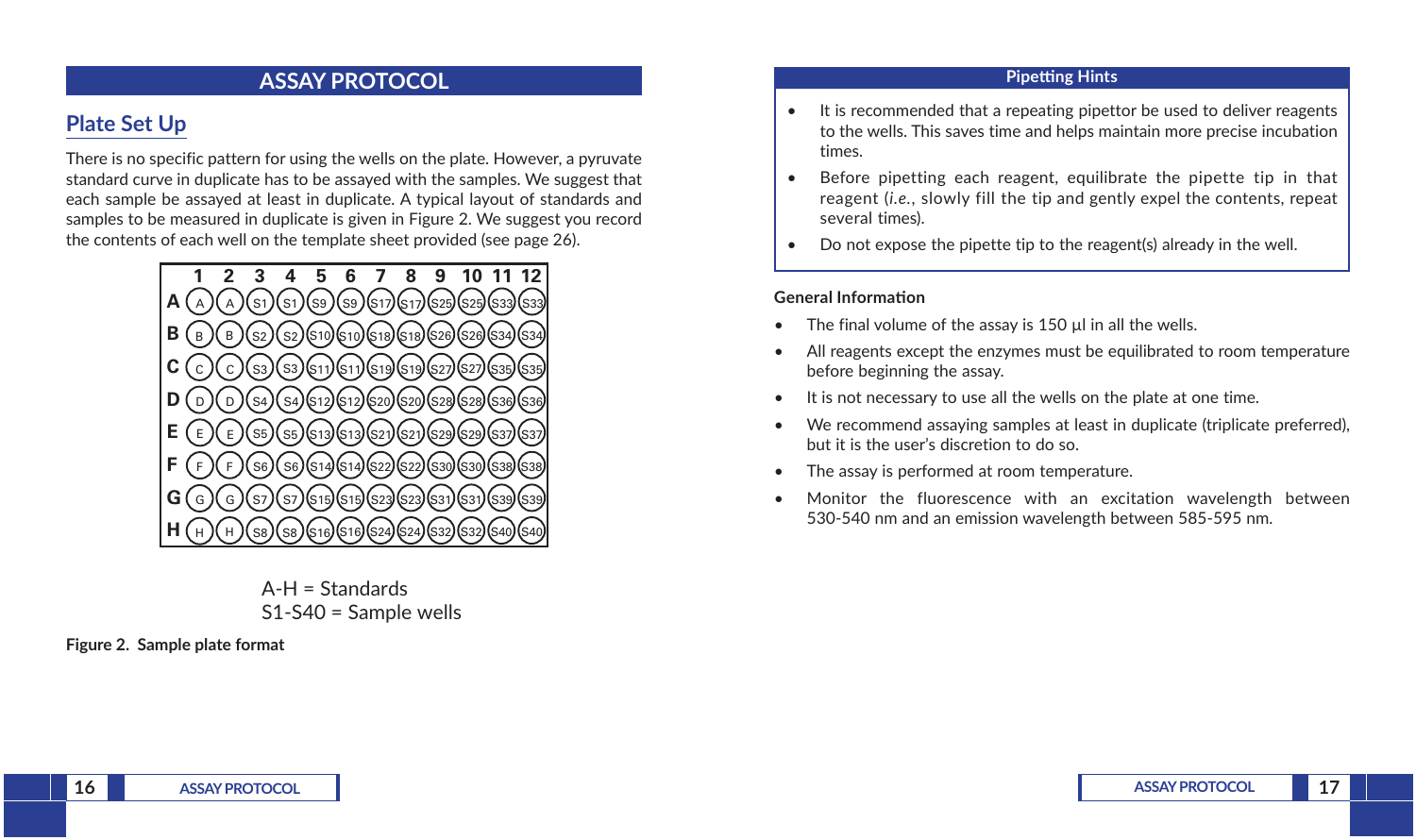## **Standard Preparation**

Take eight clean glass test tubes and mark them A-H. To prepare the 1 mM pyruvate stock, dilute 100 μl of 10 mM Pyruvate with 900 μl of diluted Assay Buffer. Add the amount of pyruvate stock (1 mM) and Assay Buffer to each tube as described in Table 1. The diluted standards are stable for four hours at room temperature.

| <b>Tube</b>  | 1 mM Pyruvate stock<br>$(\mu$ l) | <b>Assay Buffer</b><br>$(\mu$ | <b>Final Concentration</b><br>$(\mu M)$ |
|--------------|----------------------------------|-------------------------------|-----------------------------------------|
| A            | $\mathbf 0$                      | 1,000                         | $\mathbf 0$                             |
| B            | 3                                | 997                           | 3                                       |
| $\mathsf{C}$ | 6                                | 994                           | 6                                       |
| D            | 15                               | 985                           | 15                                      |
| E            | 30                               | 970                           | 30                                      |
| F            | 45                               | 955                           | 45                                      |
| G            | 60                               | 940                           | 60                                      |
| H            | 75                               | 925                           | 75                                      |

**Table 1. Preparation of pyruvate standards**

## **Performing the Assay**

- 1. **Standard Wells -** add 50 µl of Assay Buffer, 50 μl of Cofactor Mixture, 10 μl Fluorometric Detector, and 20 µl of Standard (tubes A-H) per well in the designated wells on the plate (see **Sample plate format**, Figure 2, page 16).
- 2. **Sample Wells -** add 50 μl of Assay Buffer, 50 μl of Cofactor Mixture, 10 μl of Fluorometric Detector, and 20 µl of sample to at least two wells.
- 3. Initiate the reactions by adding 20  $\mu$  of Enzyme Mixture to all of the wells being used.
- 4. Incubate the plate for 20 minutes at room temperature and then read using an excitation wavelength between 530-540 nm and an emission wavelength between 585-595 nm. Fluorescence is stable up to 45 minutes.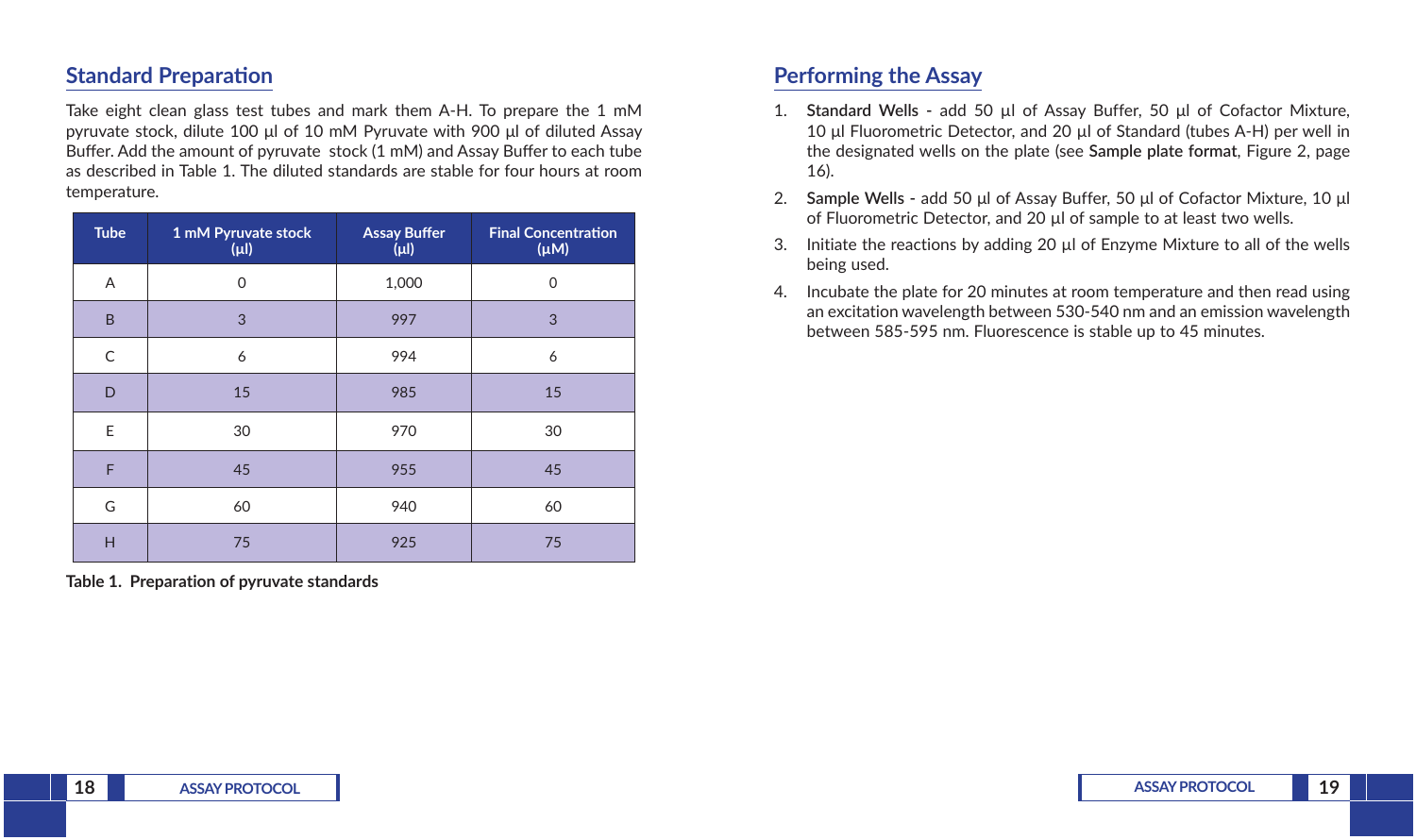### **ANALYSIS**

## **Calculations**

- 1. Determine the average fluorescence of each standard and sample.
- 2. Subtract the fluorescence value of the standard A from itself and all other standards and samples. This is the corrected fluorescence (CF).
- 3. Plot the corrected fluorescence values (from step 2 above) of each standard as a function of the final concentration of pyruvate from Table 1. See Figure 3, on page 21, for a typical standard curve.
- 4. Calculate the pyruvate concentration of the samples using the equation below.

$$
Pyruvate (µM) = \left[ \frac{(CF - y\text{-intercept})}{Slope} \right] \times 2^* \times \text{Sample dilution}
$$

\*This is a dilution factor to correct for deproteinating the samples with 0.5 M MPA. Do not use this dilution factor when determining intracellular pyruvate values.

*NOTE: Pyruvate values from urine samples can be standardized using Cayman's Creatinine Assay Kit (Item No. 500701).*



#### **Figure 3. Pyruvate standard curve**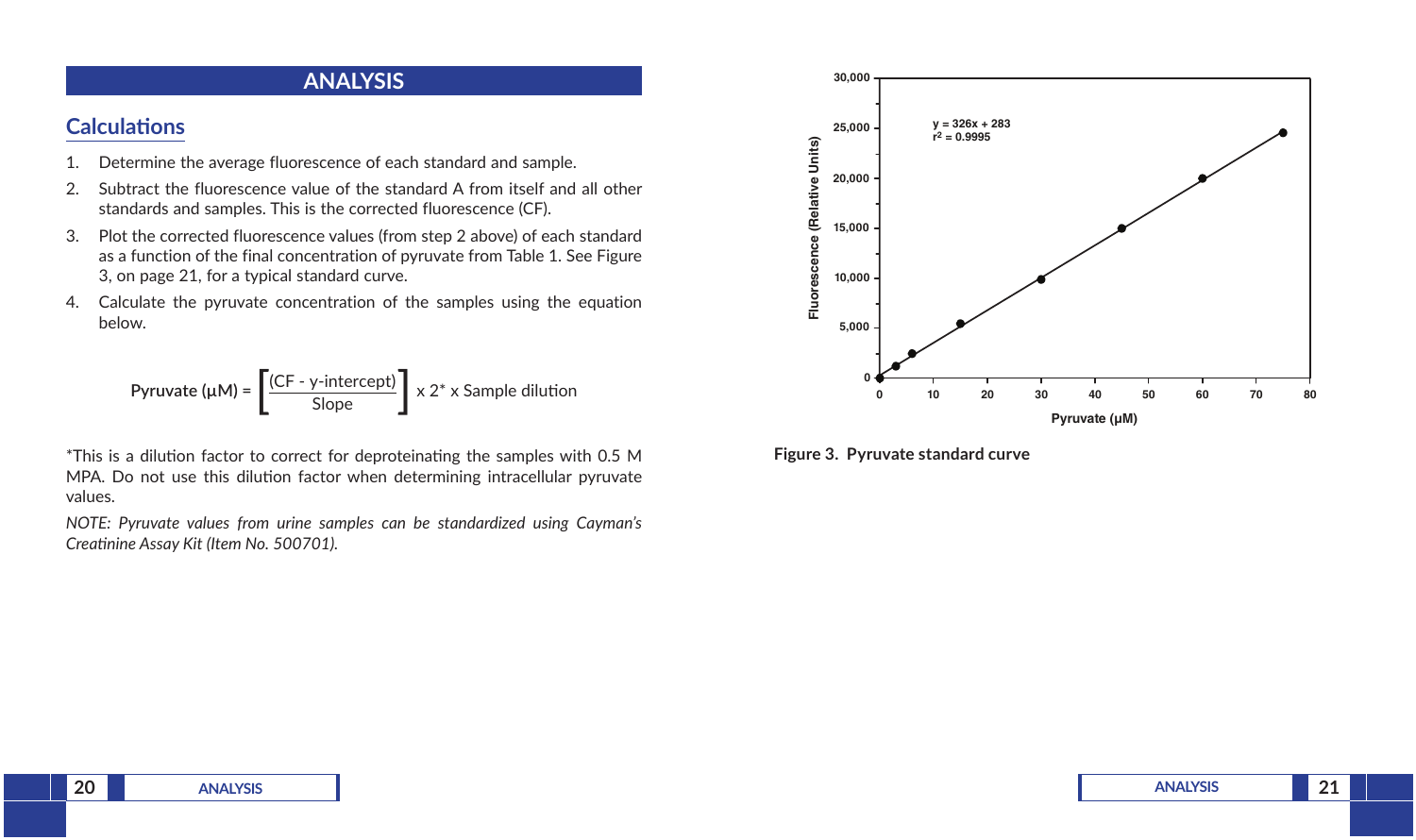### **Performance Characteristics**

#### **Precision:**

When a series of eight deproteinated blood or eight deproteinated plasma mesurements were performed on the same day, the intra-assay coefficient of variation was 1.2% and 2.4%, respectively. When a series of eight deproteinated blood or eight deproteinated plasma measurements were performed on six different days under the same experimental conditions, the inter-assay coefficient of variation was 2.0% and 2.8%, respectively.

#### **Assay Range:**

Under the standardized conditions of the assay described in this booklet, the dynamic range of the kit is 0-75 μM pyruvate.

#### **Assay Specificity:**

To assess substrate specificity, the assay was performed with pyruvate replaced by structurally similar compounds. Compounds such as lactate and α-keto acids might interfere with the measurement of pyruvate, so fluorescence signals generated by pyruvate and other α-keto acids as substrates under identical conditions were evaluated. Lactate and phosphoenolpyruvate (PEP) were not utilized by pyruvate oxidase. 2-Oxobutyrate and oxaloacetate had ~8% and 3% conversion, respectively. See Figure 4, on page 23.



**Figure 4. Assay specificity**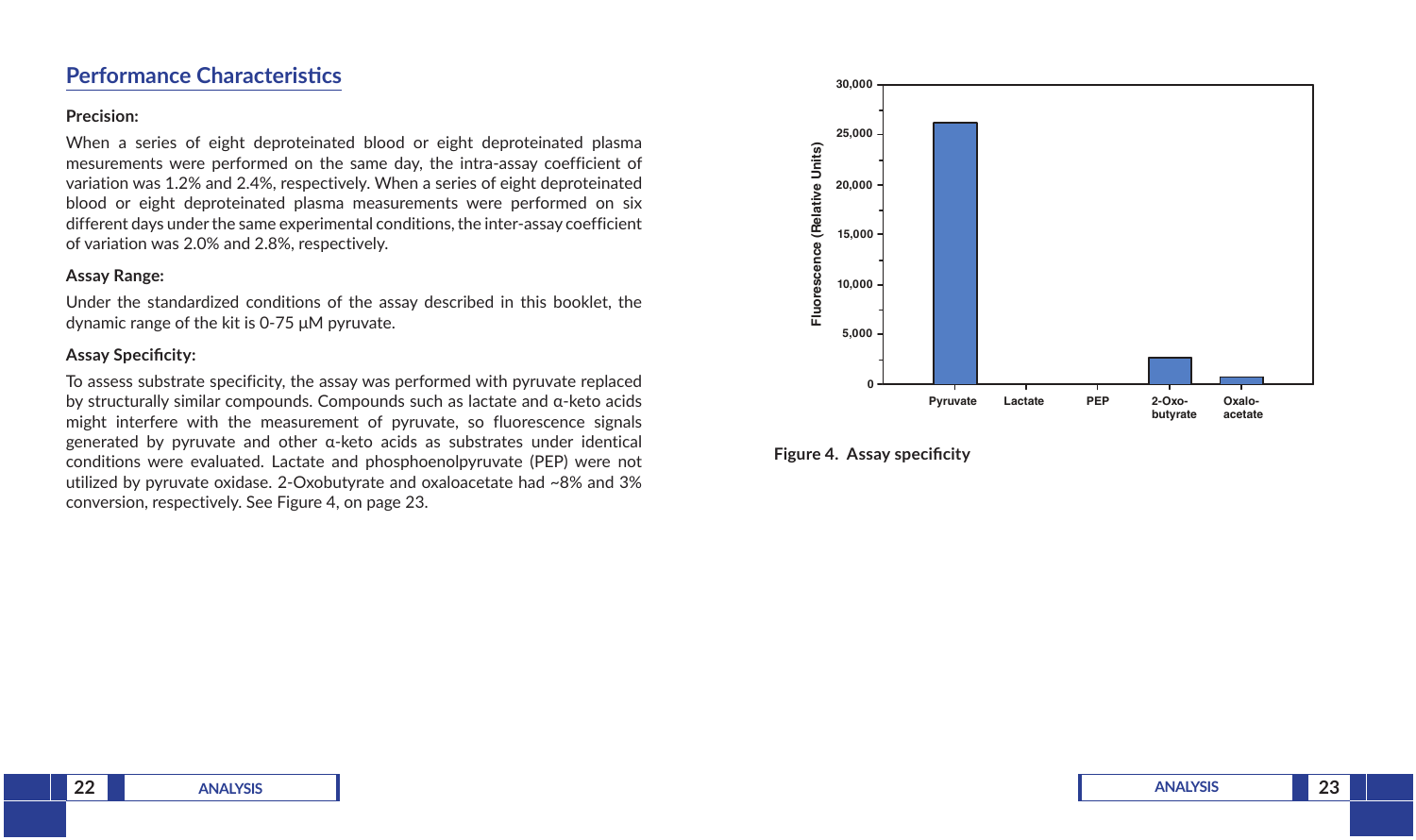### **RESOURCES**

## **Troubleshooting**

| <b>Problem</b>                                                                | <b>Possible Causes</b>                                        | <b>Recommended Solutions</b>                                                                                                                   |
|-------------------------------------------------------------------------------|---------------------------------------------------------------|------------------------------------------------------------------------------------------------------------------------------------------------|
| Erratic values; dispersion<br>of duplicates/triplicates                       | A. Poor<br>pipetting/technique<br>Bubble in the well(s)<br>В. | A. Be careful not to splash<br>the contents of the wells<br>Carefully tap the side of<br>В.<br>the plate with your finger<br>to remove bubbles |
| No fluorescence detected<br>above background in the<br>sample wells           | Sample was too dilute                                         | Re-assay the sample using a<br>lower dilution                                                                                                  |
| The fluorometer exhibited<br>'MAX' values for the wells                       | The GAIN setting is too<br>high                               | Reduce the GAIN and<br>re-read                                                                                                                 |
| The fluorescence of the<br>sample wells were higher<br>than the last standard | Sample was too<br>concentrated                                | Re-assay the sample using a<br>higher dilution                                                                                                 |

### **References**

- 1. Egras, A.M., Hamilton, W.R., Lenz, T.L., *et al.* An evidence-based review of fat modifying supplemental weight loss products. *Journal of Obesity* **2011**, 1-7 (2010).
- 2. Wasserman, K., Beaver, W.L., Davies, J.A., *et al.* Lactate, pyruvate, and lactate-topyruvate ratio during exercise and recovery. *J. Appl. Physiol.* **59(3)**, 935-940 (1985).
- 3. Seven, A., Clvelek, S., Kocaman, F., *et al.* Blood lactate/pyruvate as a predictor of shock development in acute myocardial infarction. *Tr. J. of Medical Sciences* **28**, 67-69 (1998).
- 4. Stanley, W.C., Lopaschuk, G.D., and McCormack, J.G. Regulation of energy substrate metabolism in the diabetic heart. *Cardiovasc. Res.* **34**, 25-33 (1997).
- 5. Jankowska-Kulawy, A., Bielarczyk, H., Pawelczyk, T., *et al.* Acetyl-CoA deficit in brain mitochondria in experimental thiamine deficiency encephalopathy, [In Press] *Neurochem. Int.* (2010).
- 6. Bjerring, P.N., Hauerberg, J., Frederiksen, H.-J.,*et al.* Cerebral glutamine concentration and lactate-pyruvate ratio in patients with acute liver failure. *Neocrit. Care* **9(1)**, 3-7 (2008).
- 7. Chuang, C.-K., Wang, T.-J., Yeung, C.-Y., *et al.* Interference and blood sample preparation for pyruvate enzymatic assay. *Clin. Biochem.* **39**, 74-77 (2006).